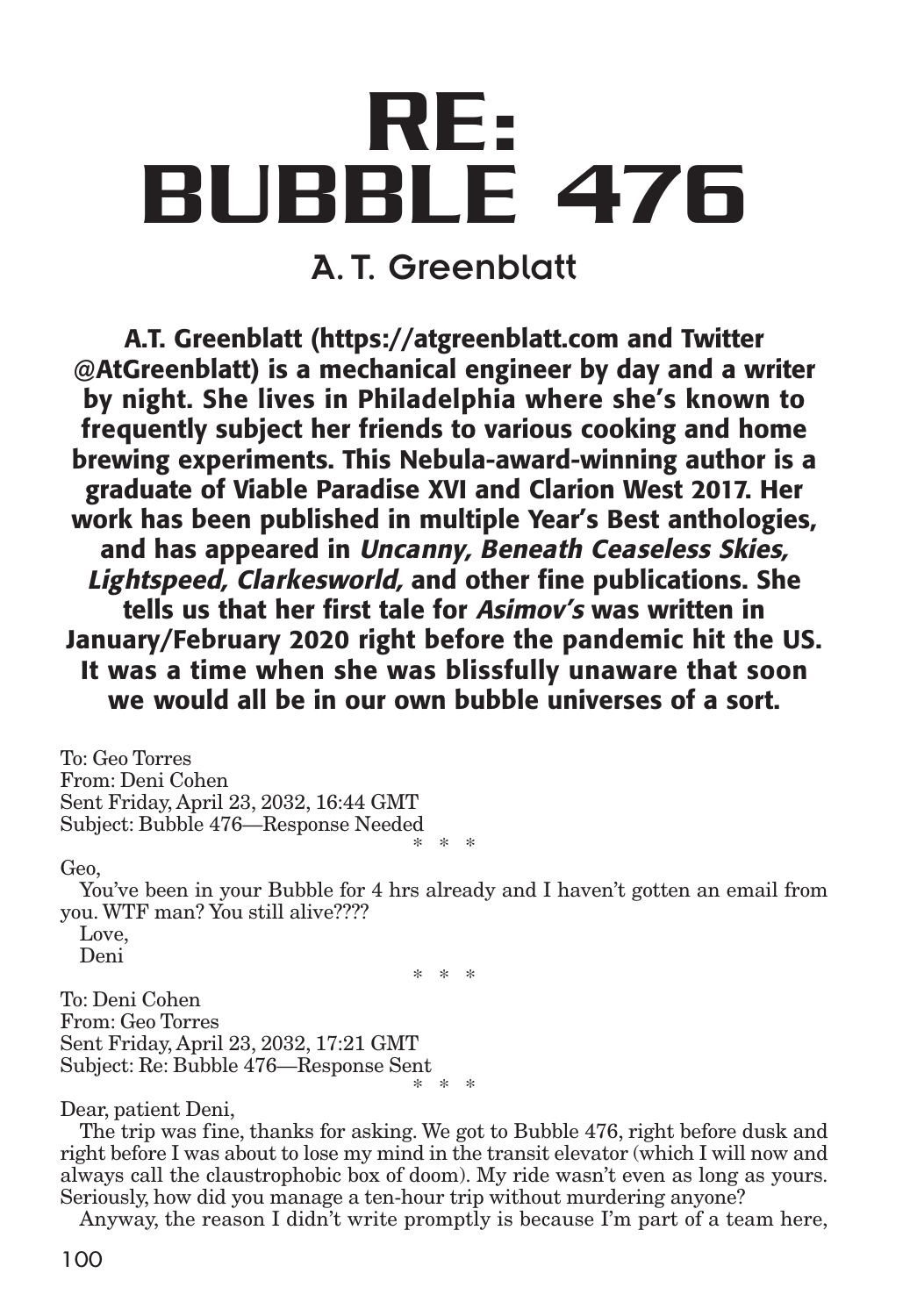Deni, and apparently this team had a lot of shit to carry inside before it got completely dark. You'll be surprised how much equipment they managed to pack into that tiny elevator. My arms are aching and I was going to just pass out and send you a message tomorrow. But I'm enduring, for you because I'm a good friend.

That and the modified WiFi is terrible here. So, I don't know if it'll be working in the morning.

How's your glamorous life in Bubble 25? Miss you already, Geo \* \* \*

To: Geo Torres From: Deni Cohen Sent: Saturday, April 24, 2032, 10:18 GMT Subject: Re: Bubble 476—Define "Glamor" \* \* \*

Dear Geo,

That settles it. I'm never worrying about you again. Enjoy the last dregs of my concern, Torres.

The elevator is def the worst part of the whole thing. Tell me what your Bubble's like. Put that MFA to use and be descriptive. Anything gotta be better than a sterile space station that's completely void of culture. Seriously, unreliable WiFi? What backwater, shitty pocket universe did you sign up for, dude? Doesn't half of your analysis equipment need the internet to actually run?

Anyway, glamor is relative.

Like you would think being an astronomer on a space station in a bubble universe is cool, right?

Not when there's like 150 researchers fighting for observation time on two telescopes. And you get priority in the queue by having promising findings. "Bubble worlds = opportunities!" Can't believe I fell for that propaganda.

On the bright side, the cafeteria meals are finally getting better. The food scientists NextEarth Inc. hired two months ago have figured out how to use the kitchen lab on the lower decks. I had the lab-grown salmon today. I haven't had salmon for YEARS. Probably not since your birthday at the Fish Tank, like in 2024? It tasted almost as I remember.

The coffee here is still shit, though. I'm strongly considering giving it up and becoming a tea drinker. But according to my friend on the pulsar team tea doesn't taste great either. Ugh.

Why do you think someone would build an entire space station and then abandon it?

Cheers, Deni P.S. Glad you're okay. I guess.

\* \* \*

To: Deni Cohen From: Geo Torres Sent: Sunday, April 25, 2032, 19:37 GMT Subject: Re: Bubble 476—The Run Down \* \* \*

Deni,

First, I'm sorry that your research isn't producing good results yet. That telescope queue sounds totally unfair.

Second, do not whine to me about your fancy protein options. If I want anything that

## Re: Bubble 476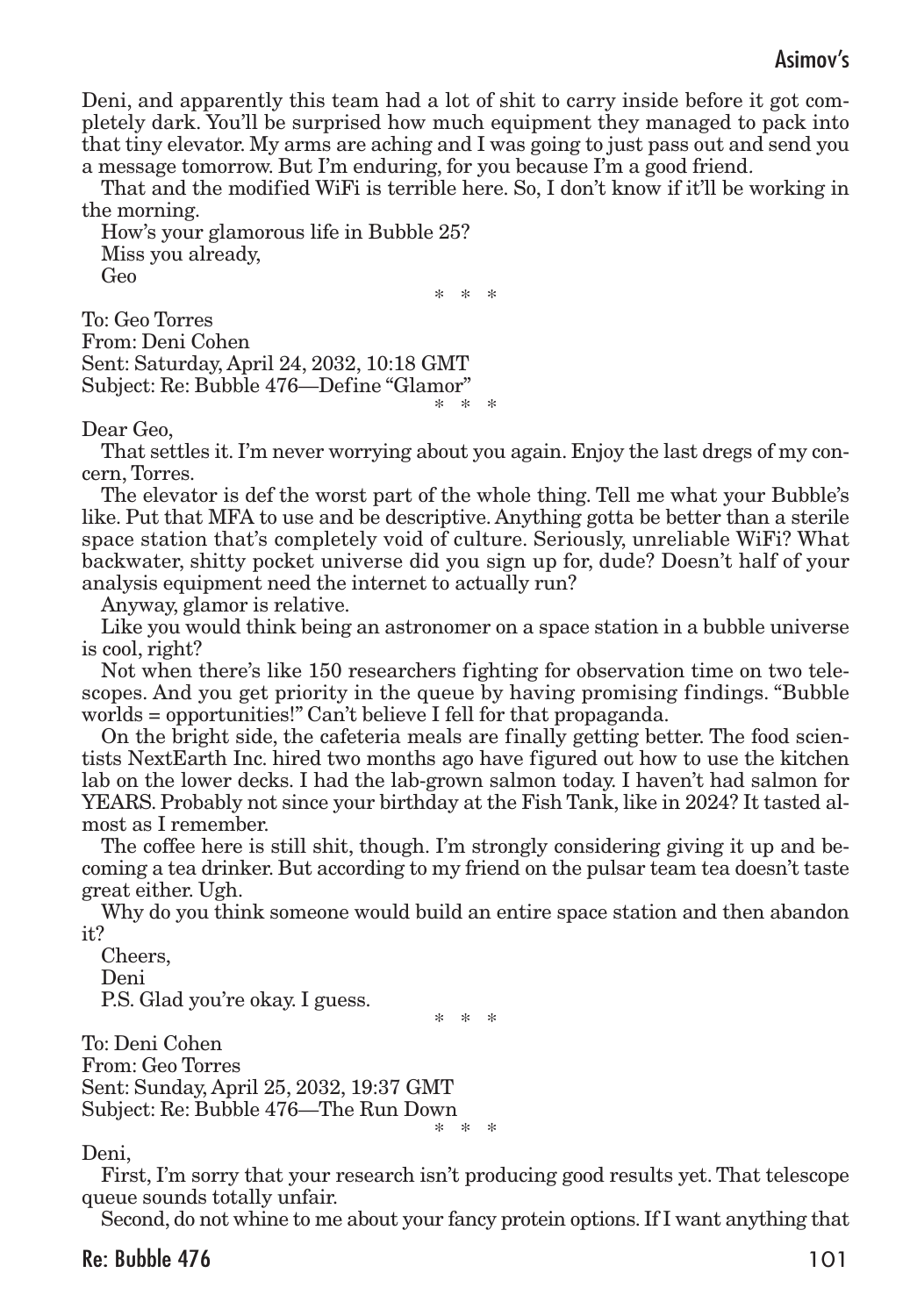resembles a salmon here, I need to catch one of the sand fish that skim the dunes. I haven't tried one yet, but I'm told they taste less like tilapia and more like game-y boar.

Honestly, this Bubble is super weird. It looks like classic pictures of the Sahara, endless sand dunes and gradient colors and all, but the sand is vibrant purple and there're more rocks. It looks devoid.

But . . .

But if you dig down, like a meter, it's teeming with life. Or something like life. We have yet to find a water source. (Look at me using "we" already, as though I'm a team player or something.) And by "we" I mean the dozen or so biologists and geologists I'm working with. I'm just a glorified note taker, following the scientists around like a puppy with a handheld.

That's the question for the ages, isn't it? Who built the empty space stations, cities, and candy manufacturing plant? (Yeah, according to this article, the candy one is a new discovery physicists made last week. Predictably named Bubble 512.)

Whoever built this research compound needed water too, because there were halffull tanks and taps and sinks when the first researchers arrived.

You'll be proud of me—I've been eating meals with my team. I don't say much (per usual), but I've been enjoying their conversations.The scientists that have been here a while indicate that they've seen some strange life forms. I might have to give up writing mystery thrillers and go full sci-fi, if half of this stuff is true. Like, everyone says time is weird here, but I'm not sure what they mean by that. Maybe the time zones keep shifting? But I haven't seen evidence of this yet. Maybe it's subtle.

I miss you too. Being here with all these strangers makes me realize that I have to talk to them to make new friends. I'm shit at talking. Also, shit at making friends. Would it be too weird to send a team-wide email explaining that I'm not being an asshole, I just prefer writing to talking?

Tell me something crazy in your next email. Sad, funny, I don't care. Send me emotion, so I don't have to stew in my own.

Love,

Geo

P.S. Maybe your predecessors abandoned the space station because the coffee was shit.

\* \* \*

To: Geo Torres From: Deni Cohen Sent: Monday, April 26, 2032, 1:54 GMT Subject: Re: Bubble 476—The Confession \* \* \*

#### Dear Geo,

Screw you, and your need for human emotion. Why can't you just be an overworked, stressed out corporate droid like the rest of us????

Did I mention my project is not going well? I need telescope time. But I can't get telescope time because my exoplanet research is not producing enough promising data to justify bumping me up on the queue, and if I don't produce results, then NextEarth doesn't have a reason to keep paying me, and I'll be back, sitting in our regular universe, sending out my resume dozens of times a day, eating canned soup and omelets, praying for a steady job. Except you wouldn't be there this time. Because you'd still be working in Bubble 476.

Ugh, I was so excited about coming to this Bubble. I'm supposed to be helping find humanity's next home.

Instead, I'm stressed and homesick. I miss the random theater skits at Eco Park and the pop up art at the EV charging plazas we used to go to. All people here ever

## 102 **A.T. Greenblatt**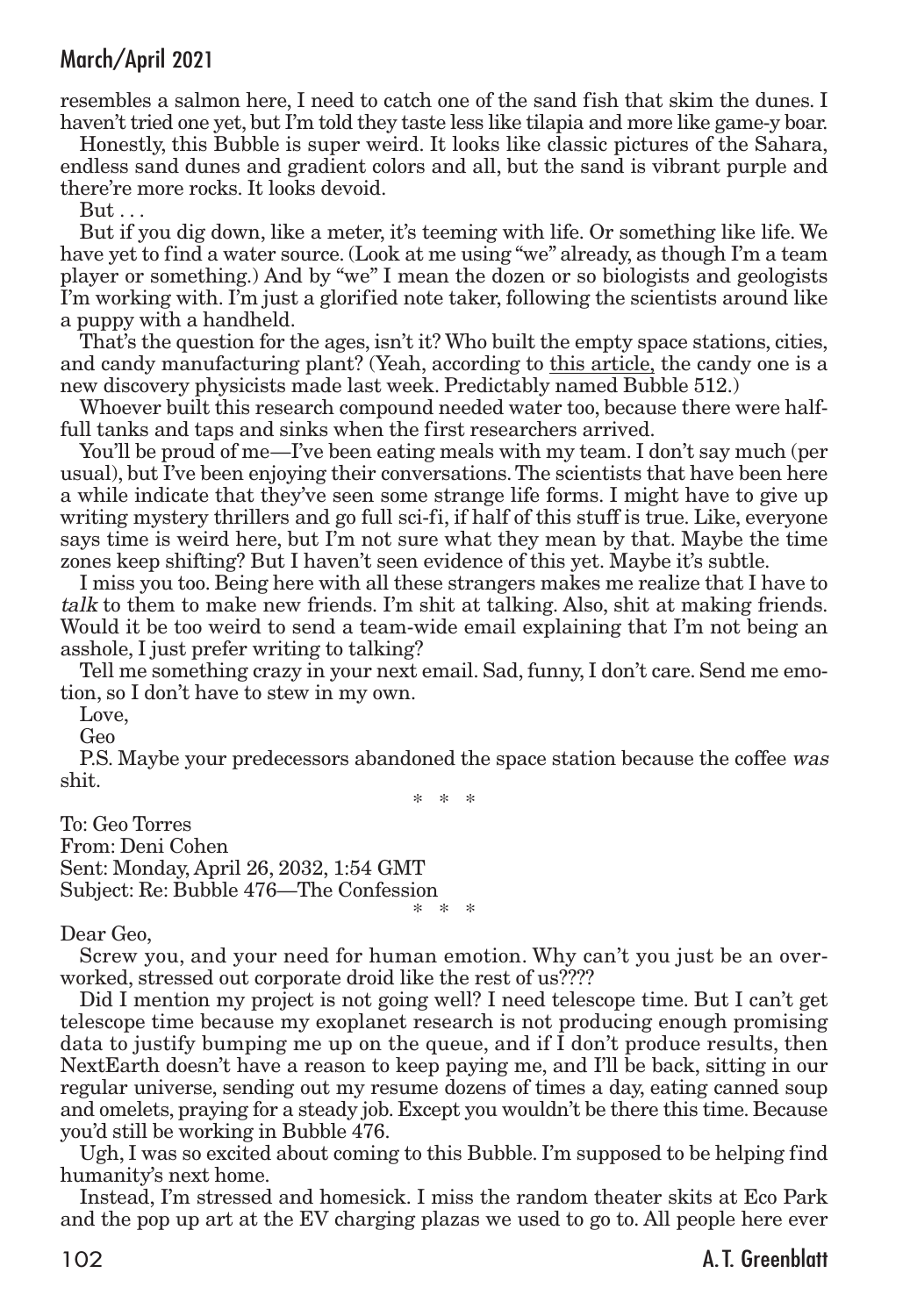talk about is their exoplanet research. Everyone seems to be getting better results than me, too.

I've been thinking about the past a lot today.

Probably because I was clearing up some space on my memory drive last night and going through old pics and recs. Holy crap, man, we took a lot of pics of food. I think we documented every time we ate curry on your dorm room floor. We were such weirdos. Actually, that's what we were eating when the news about Bubble 1 broke, and I only remember that because we stopped mid-bite to look at each other and wonder who the hell would want to live in a perfect but empty universe?

Also, I came across a video of Terry right before he got engaged to Yuma. It was weird rewatching it. He was saying, "She's the one, I've finally found her." And the belief was so plain on his face, almost radiating from him.

Except, I'm watching this video ten years later, with the knowledge that they divorced four years ago.

Makes me wonder if anything lasts.

You said you wanted human emotion, Geo. HOW DO YOU LIKE ME NOW???? Write back soon, please,

Deni

\* \* \*

To: Deni Cohen From: Geo Torres Sent: Wednesday, April 28, 2032, 1:54 GMT Subject: Re: Bubble 476—Condolences and Progress \* \* \*

Dear Deni,

All human emotion is welcome, even if it's fucking depressing. Don't worry, though, you are never going to eat omelets and pasta without me. Seriously, sending all the virtual hugs that can fit in this email. You'll figure it out, you always do. You're working for a competitive company in one of the most sought after Bubbles. You inspired me to apply to Bubble jobs too, even though my options were never as cool as yours. You'll get a break in your research. I know you will.

I wish I could tell you some thrilling adventure tale of my life in the purple desert Bubble, but alas, my two main jobs here are taking the scientists' scrawled notes and turning them into readable reports, and watching the camera robot's feed for any interesting footage of the wildlife under the sands. Footage is rare because creatures here are shy. My favorite one, though, is the ten-legged, amoeba shaped fuzzball that eats the sand fish.

So, basically, I don't have an excuse not to write. Except the normal ones, like being tired or under-caffeinated or over-caffeinated. Still, I'm persevering, I got three chapters done this week on my romance/thriller/comic novel and outlined four more. It's the most progress I've had in months.

I didn't realize it, but one of the geologists was reading over my shoulder yesterday as I was writing at lunch.They wanted to know more about the story after reading some. But they also did that thing where their eyes went slightly wide first as they realized that yes, I do have a voice.

"You never say more than two words at a time,"they said.They seemed a little embarrassed even as they said this, so I'm not holding it against them.This time. You'll be proud of me, Deni. I didn't roll my eyes.

I'm attaching chapters 1-3 because hopefully it'll cheer you up. Also, it'll stop me from picking at the words like a scab.

Hang in there,

Geo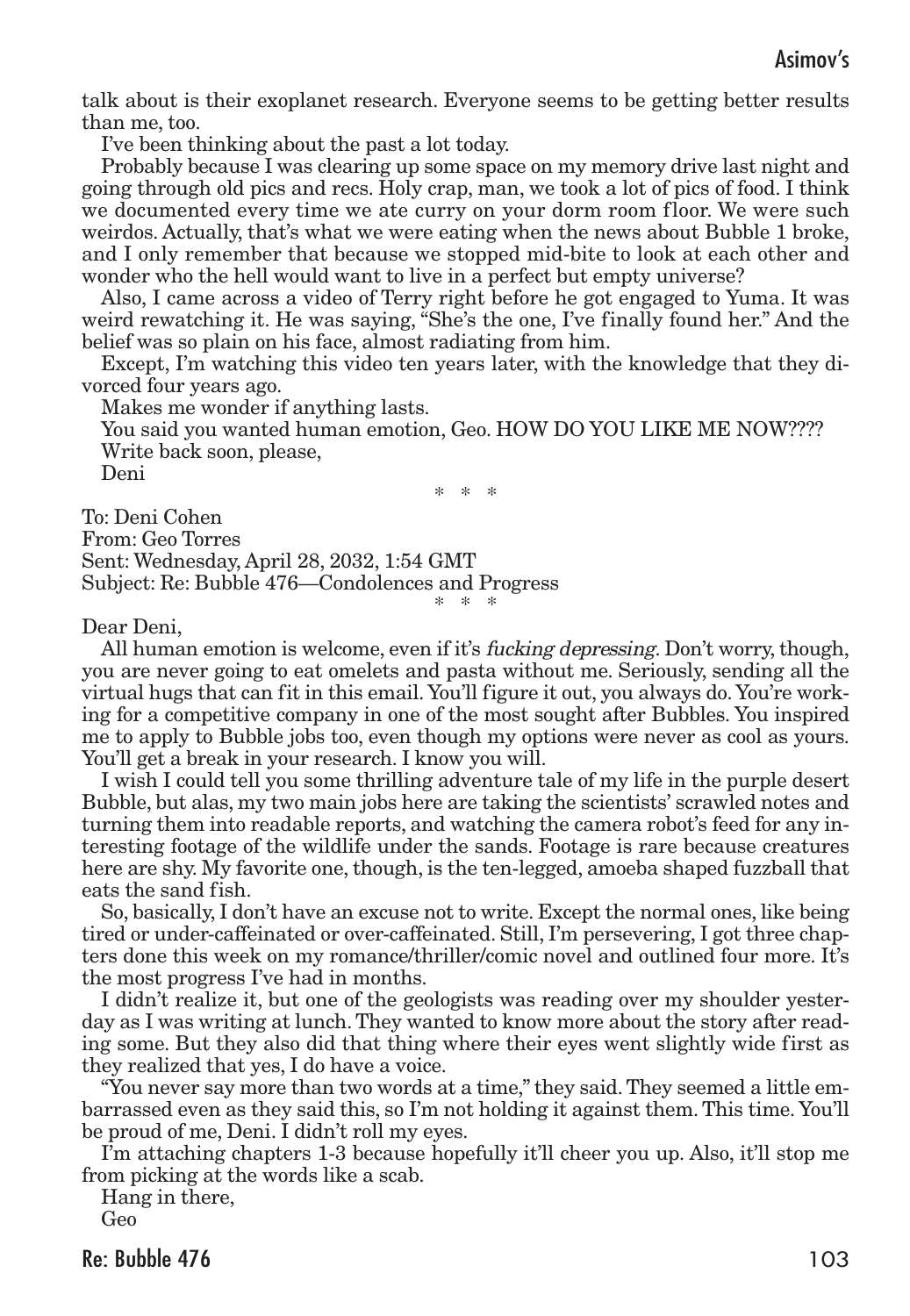P.S. I read this article today about how 94 percent of pocket universes discovered are too unstable to explore and/or collapse immediately after discovery. What if we lost our only chance of going to an abandoned art museum?

\* \* \*

To: Geo Torres From: Deni Cohen Sent: Thursday, April 29, 2032, 22:21 GMT Subject: Re: Bubble 476—Progress is Relative \* \* \*

#### Dear Geo,

Jealous of your productivity, but I'm going to be a good friend and pretend to be happy for you.

Just kidding, your ploy to cheer me up via novel is working. I'm already completely invested in your priest/cat burglar/astrophysicist trio. Keep sending me new chapters as you write them!

Speaking of bright spots, I got to witness a supernova today, so that was pretty cool. The deceased star in question was nine thousand light-years away from us. So we're safe. It's the first supernova that modern astronomers have ever observed, so that's pretty awesome. In the explosion's aftermath, a new nebula will form. But right now, it looks like there's a small, bright polka dot among the stars.

. . . which also means that all the researchers studying sections in that area are screwed. Which means it frees up lots of telescope time for other researchers. Like me. I have every data collection algorithm set up and teamed up with two other people in my department. So, hopefully, between the three of us, we can find some meaningful results.

Send pictures of the fuzzy amoebas stat! Deni

\* \* \*

To: Deni Cohen From: Geo Torres Sent: Wednesday, May 5, 2032, 1:54 GMT Subject: Re: Bubble 476—YESSSSSS \* \* \*

#### Dear Deni,

I don't want to start this off by saying I told you so, but definitely told you soon. I knew you were going to figure it out and stay on Bubble 25 way longer than I'm going to be employed here. So happy your research had a breakthrough. Well done!

In contrast, the highlight of my day was discovering a new species on the robot's trap cameras. It looks like a two-legged lizard with a tadpole tail. It only comes out when it's alone.The team has affectionately started calling it the Torres amphibian.

Told you so!

Geo

P.S. Attached are chapters 7-9.

\* \* \*

To: Geo Torres From: Deni Cohen Sent: Friday, April 30, 2032, 3:33 GMT Subject: Re: Bubble 476—WTF? \* \* \*

Geo,

What the hell are you talking about, dude? I mean my preliminary data looks

104 **A.T. Greenblatt**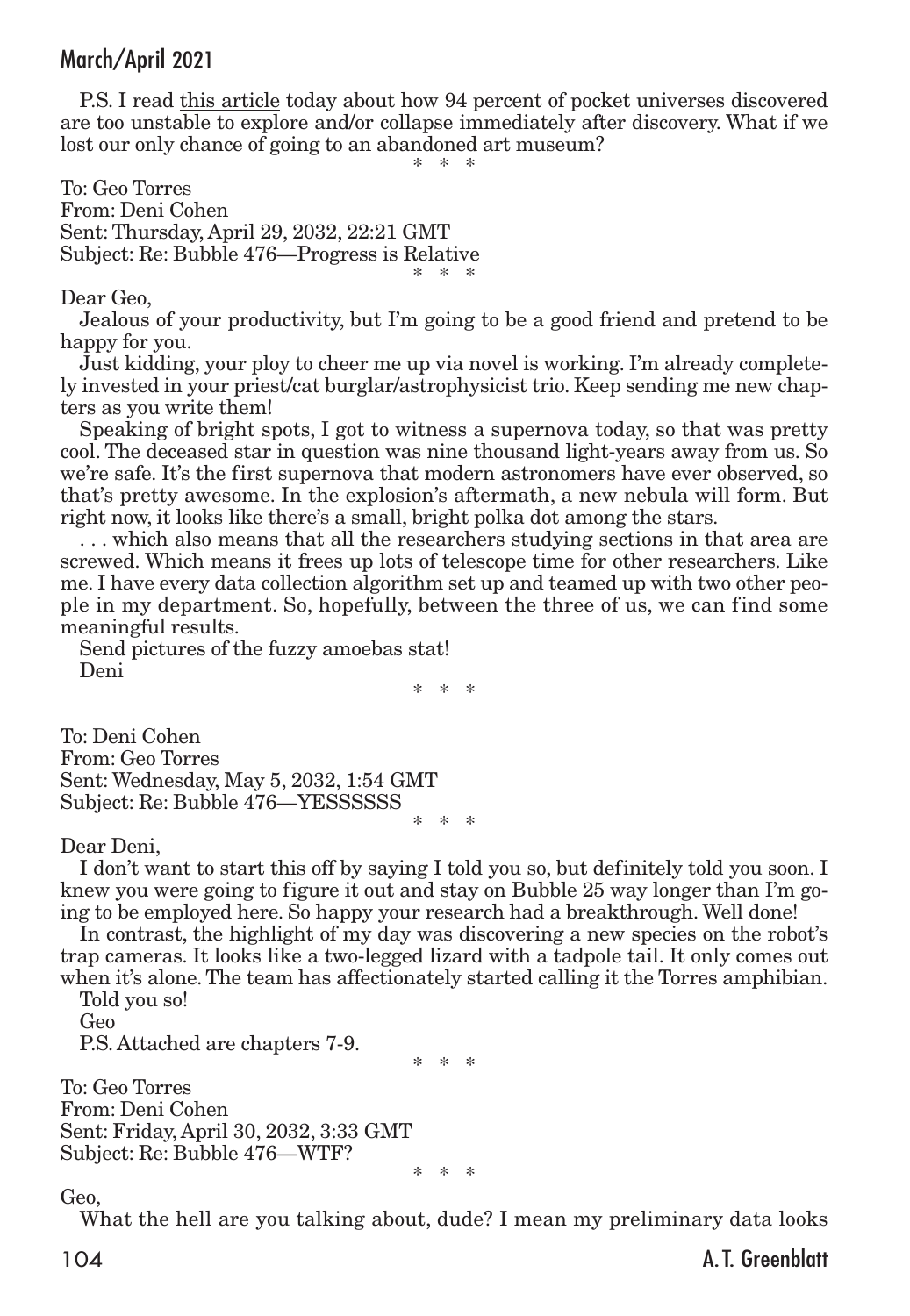promising, but I think it's too early to celebrate. Are you sure you meant to send this email to me???

Confused, but still love you,

Deni

P.S. Congrats on having a lizard named after you. Send a picture of that, too! \* \* \*

To: Deni Cohen From: Geo Torres Sent: Saturday, May 1, 2032, 11:08 GMT Subject: Re: Bubble 476—Time is a Flat Circle \* \* \*

Deni,

Huh. I guess time is weird here. I didn't write that email—yet. Tragically, the attachment for chapter 7-9 won't open for me, so I can't copy what future me wrote already, alas.

Just . . . don't freak out. My mom got an email dated May 15th from me and is completely spooked. She hasn't written in three days.

Time change shouldn't affect us, though, right? Us weirdos need to stick together. And while you'll be happy to hear that I've made some new friends here, they don't fill the Deni-shaped hole in my life.

Please, just keep writing normally, okay? And I'll start quoting your questions. And hopefully we won't get hopelessly confused?

Here's chapters 4-6. Love,

Geo

\* \* \*

To: Geo Torres From: Deni Cohen Sent: Saturday, May 1, 2032, 19:42 GMT Subject: Re: Bubble 476—I repeat, WTF? \* \* \*

Dear Geo,

I've been reading up on time anomalies in other pocket universes and it sounds like even if people know what's coming, they can't do anything to change it.

Our friendship means the world to me, but I'm not sure how I feel about this prophetic shit. What if you tell me that I'm going to lose my right arm in a freak accident next week or something???

I'll keep writing as long as you don't tell me anything bad.

In my Bubble, there have been three more supernovas. All in the same arm of the Galaxy. The team studying supernovas are beside themselves. But the additional light is drowning out a lot in that section of space. Suddenly, I've got more telescope time this week than I've had in the last month.

Won't lie, your futuristic email made me excited for the results. Don't ruin the ending,

Deni

\* \* \*

To: Deni Cohen From: Geo Torres Sent: Monday, May 3, 2032, 12:52 GMT Subject: Re: Bubble 476—Waiting \* \* \*

Re: Bubble 476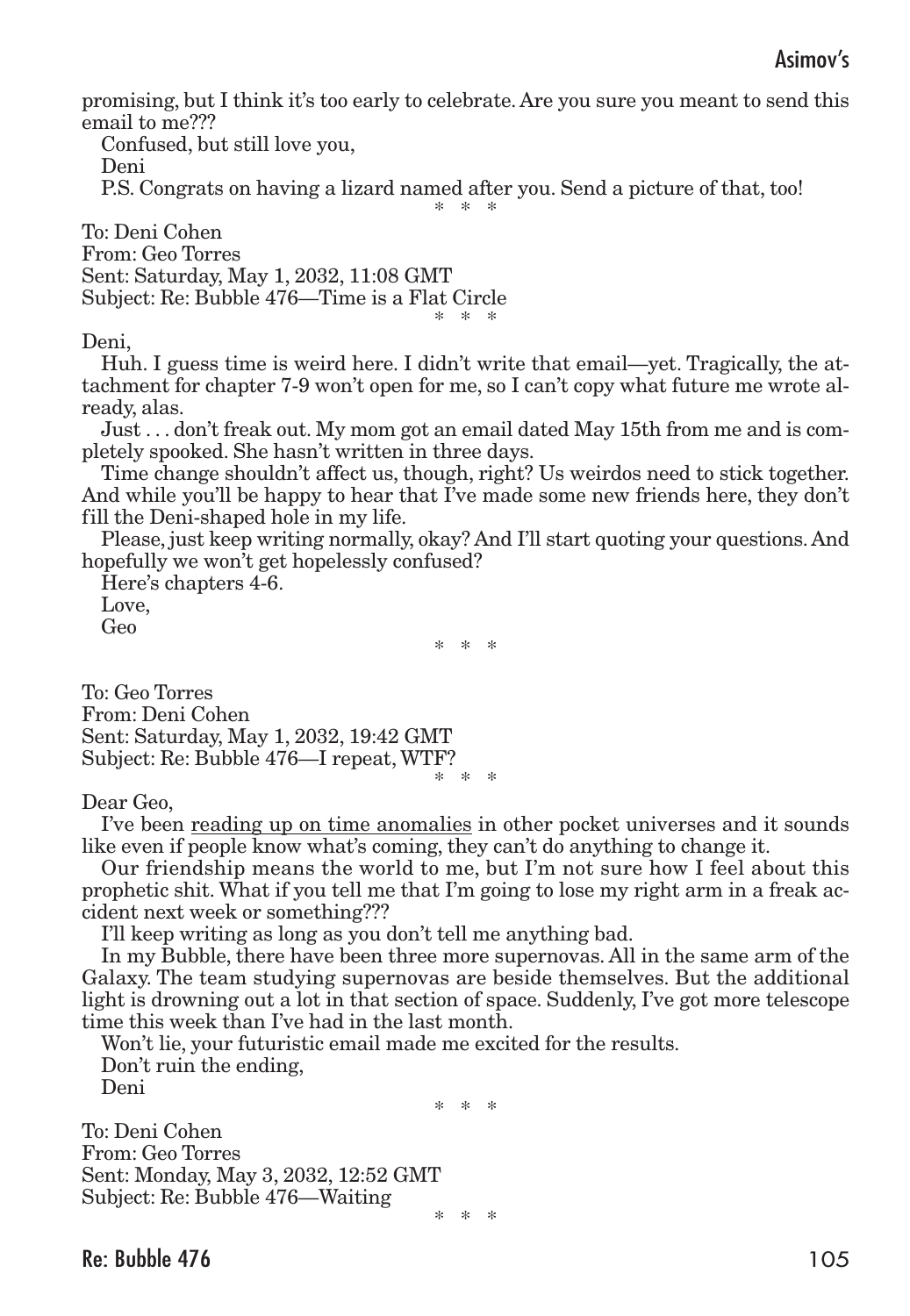Dear Deni,

"What if you tell me that I'm going to lose my right arm in a freak accident next week or something?"

I don't know anything about the fate of your right arm. Your left arm, though . . . Just kidding.

My namesake lizard has yet to appear and I'm waiting impatiently for it.The modified WiFi was down all of yesterday because of a sandstorm, so I got a lot of writing done. I don't think I could spoil anything actually, except maybe for the ending of my book. The day-to-day life in this Bubble doesn't change much.

Speaking of spoilers . . . how's the research going?  $-G$ 

\* \* \*

To: Geo Torres From: Deni Cohen Sent: Tuesday, May 4, 2032, 6:45 GMT Subject: Re: Bubble 476—You told me so \* \* \*

Dear Geo,

Don't even know why I'm bothering to tell you this. But for the sake of friendship and continuity and avoiding paradoxes, we *might* have found some Earth-like planets. Their periods suggest they're in the habitable zone. Plus their density suggests they're the right size so their gravity wouldn't be too different from our own. Real findings! Ones that NextEarth can capitalize on. Omg, Geo, I'm so relieved.

Celebrating tonight by watching live concert recs and eating canned soup and pasta. For nostalgia and also because I'm tired of salmon.

Really wish you were here to celebrate with me.

—Deni

P.S. I want to know what happens next to your trio of characters. Send chapter 10 already, dude.

\* \* \*

To: Deni Cohen From: Geo Torres Sent: Wednesday, May 19, 2032, 5:11 GMT Subject: Re: Bubble 476—Regrets \* \* \*

Hi Deni,

I've been trying to send this email for the last four hours, hitting send over and over again until the WiFi lasted long enough for the message to go through. Hope you get this. Eventually.

I'm glad you told me to pack a go bag because we haven't been able to return to the main area of the compound for about twenty-four hours. No one wants to risk going out in the sandstorm, which looks like something from a nightmare and sounds like a scream.The swirling sand will literally skin us alive, as we discovered when one of the biologists stuck his finger out in it.

"What are you going to do?"

I don't know, Deni, I really don't.

Despite it all, I've been writing.Which is a crazy thing to do when the world outside feels like it's tearing itself apart. But it's the only thing I can do against the darkness and my growing despair. And I don't want to leave you with an unfinished story.

Attached are chapters 18-21. Which might be my best work to date.

Hope you're still safe.

—Geo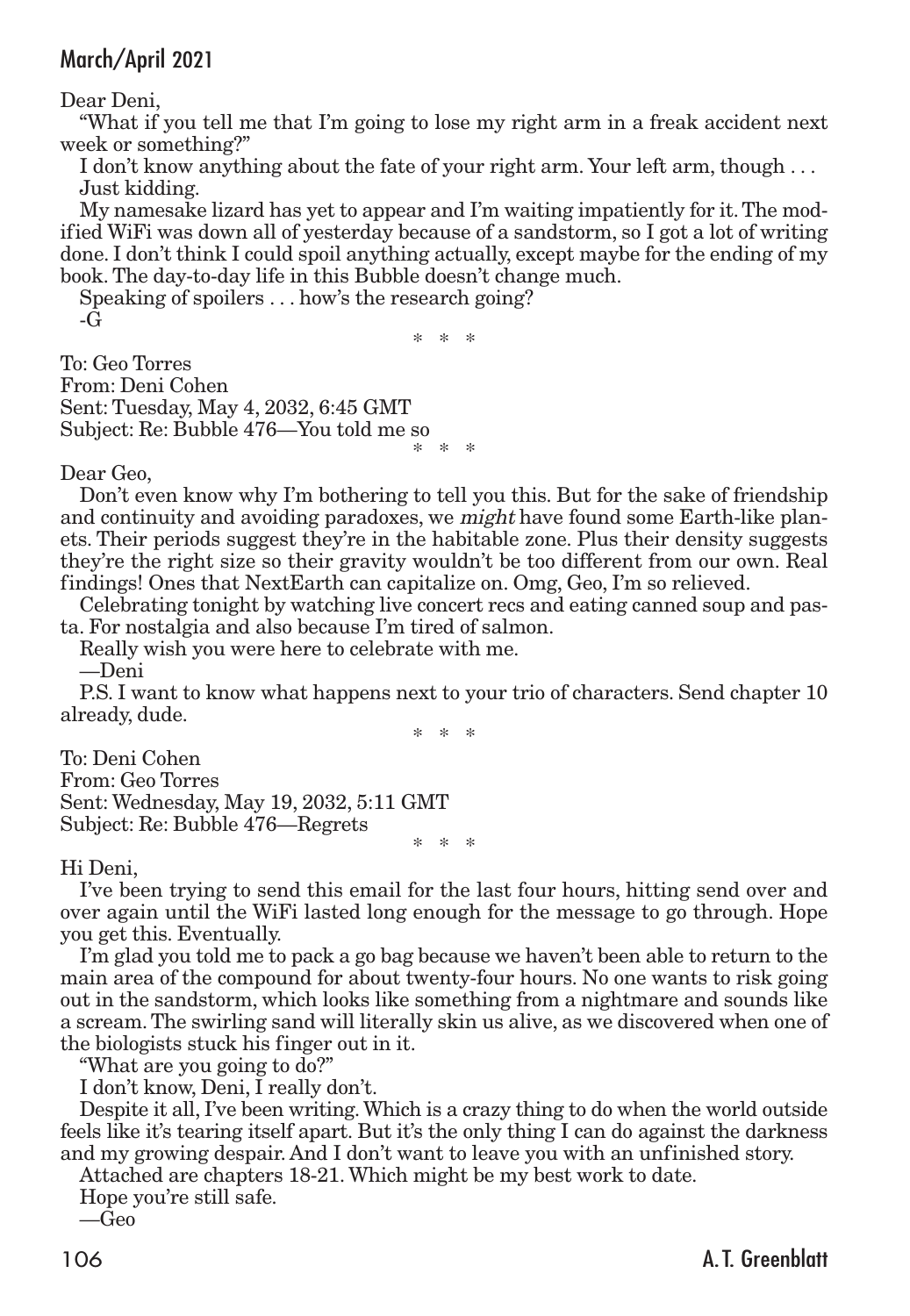To: Deni Cohen From: Geo Torres Sent: Wednesday, May 5, 2032, 22:45 GMT Subject: Re: Bubble 476—Spotted

\* \* \*

### Deni,

The Torres amphibian made another appearance today! It came close enough to the camera that we could see that its body was covered in green, orange, and red spots. It inched closer and closer.Then it stole the trap camera off the bot and ran off with it. Everyone laughed for ten solid minutes.

I'm so proud.

Will send the next chapters soon. Also, did you read how economists are predicting the end of the Long Recession?

 $-\mathcal{G}$ 

\* \* \*

To: Geo Torres From: Deni Cohen Sent: Thursday, May 6, 2032, 6:45 GMT Subject: Re: Bubble 476—About the future \* \* \*

Dear Geo,

Seriously debated whether to include the email I got from you (dated May 19th) in this chain, because if we can't change what's going to happen, is it worth stressing you out over it? Then I figure it's a few weeks out and if it helps you prepare for what's coming, well . . .

Is this what you want me to do?

According to your future email, I'm supposed to tell you to pack a go bag, so here I am telling you to do that stat. Make sure to put extra layers and external batteries along with your toothbrush.

But maybe you should just quit this job? Go back home. I know you need this job as badly as I do, but something seems . . . off. Like all those scare articles about all Bubble universes being unstable. I don't know. Maybe my anxiety is just acting up again.

There were four more supernovas today. One as close as four hundred light-years. Some supergiants as close as 150 light-years are beginning to expand and contract rapidly. The death throes of a star.

It's cool. But it's also making us nervous. A supernova as close as fifty light-years will eradicate life on the station because of the ridiculous amounts of neutrinos they release.

No one knows why so many stars are dying so suddenly. It hasn't affected my research sector yet, so I'm still okay. But I can't help thinking it's only a matter of time.

If I left my Bubble, would you maybe follow my lead again and leave yours, too?

Or am I just being paranoid???? Ugh, I have no idea anymore. Love, Deni

\* \* \*

To: Deni Cohen From: Geo Torres Sent: Sunday, May 9, 2032, 12:52 GMT Subject: Re: Bubble 476—Warnings Appreciated \* \* \*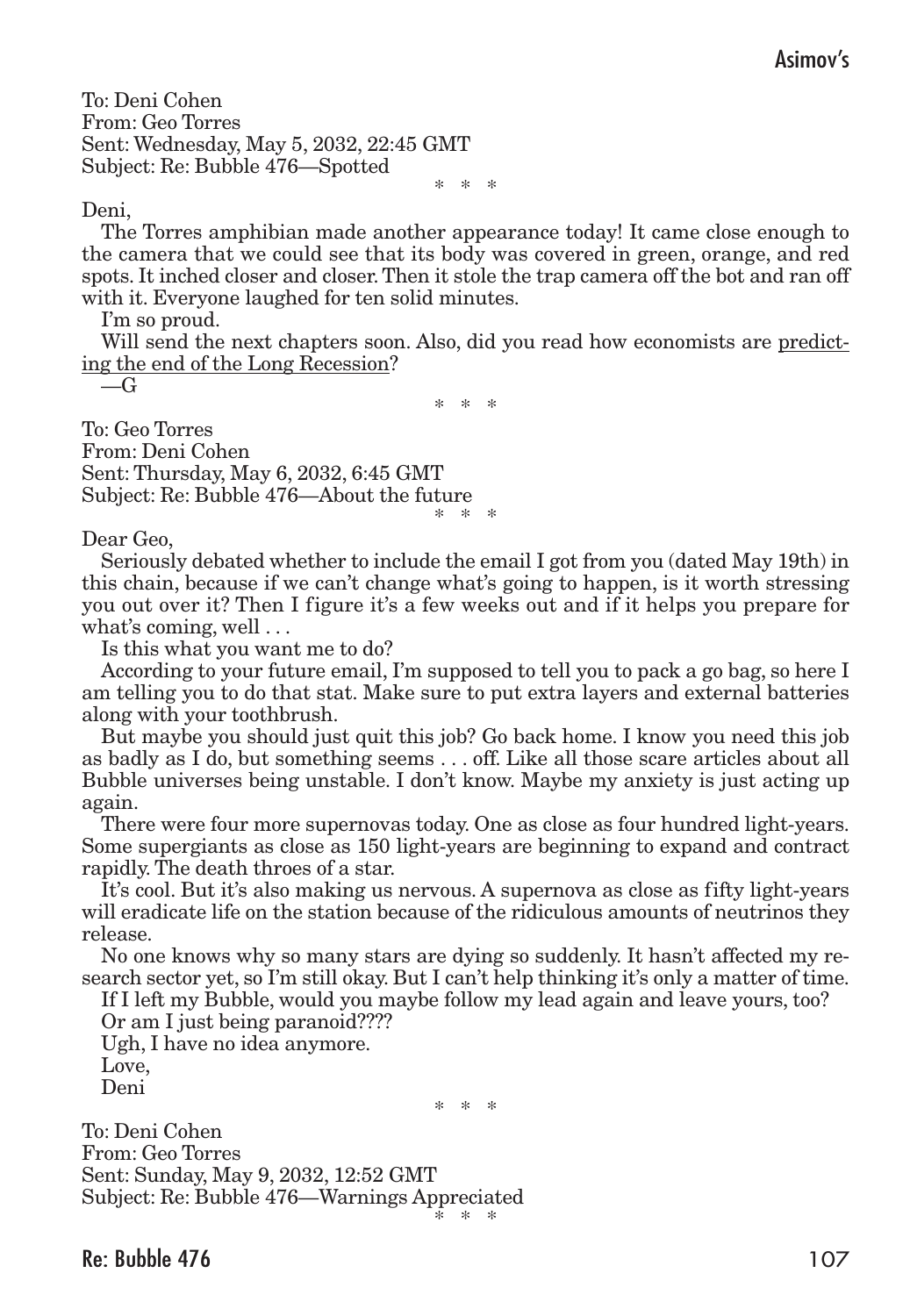Dearest Deni,

Sorry about the delay. The WiFi has been shit here recently.

"Is this what you'd like me to do?"

Yes. Thanks for warning me. I mean that seriously. And yes, you should definitely include all the emails I send you from the future because I don't want you to stress out about it alone.

"If I left my Bubble, would you maybe follow my lead again and leave yours, too?" Consider it? I officially gave my two-week notice today. My boss took it pretty well. Apparently, I'm not the only one that's been seeing their emails from the future. Most of the team is either leaving or seriously considering it. I mean, student debt fucking sucks, but no one actually wants to risk their life over it. It's not worth it. There wasn't much conversation to listen to at dinner today.

But ...

If I'm going to be stuck in a sandstorm in a few weeks, at least it won't be because I didn't try.

Now it's my turn to give some human emotion. Here's chapters 12-14. All I ask is for some good news in return.

\* \* \*

Love,

Geo

To: Geo Torres From: Deni Cohen Sent: Monday, May 10, 2032, 20:24 GMT Subject: Re: Bubble 476—Relocation plans \* \* \*

Dear Geo,

Good news is rare here, too. Everything feels unstable. Did some research today and it looks like a bunch of other Bubbles are experiencing weird natural phenomena.

There's serious talk of people leaving the station. But I think most of us are going to hold out a little longer.The potential acclaim/satisfaction of finding the next Earth is too tempting. Also, people are scared about trying to find a new job in the Long Recession back home.

I guess the only good news is that the food scientists are upping their game. The lab-grown duck is on point and I usually don't even like meat.

Seriously though, I'm worried. I'm checking to see if our old apartment is vacant again. We should both probably have a place to live when we end up back home. Good roommates are a pain in the ass to find, so I'm settling for you and putting your name on the lease.

Love, Deni

\* \* \* To: Geo Torres From: Deni Cohen Sent: Saturday, May 15, 2032, 3:03 GMT Subject: Re: Bubble 476—You're still alive, right? \* \* \*

Dear Geo,

Okay, so I know I said I wouldn't worry about you ever again, but I lied, Torres, okay? I haven't got any emails from your past, future, or present in five days. So please send something, even if it's just a pic of purple sands.

Things aren't great here. More than 50 percent of the stars we're observing are in their death throes, and some of them shouldn't even be massive or evolved enough to

108 A.T. Greenblatt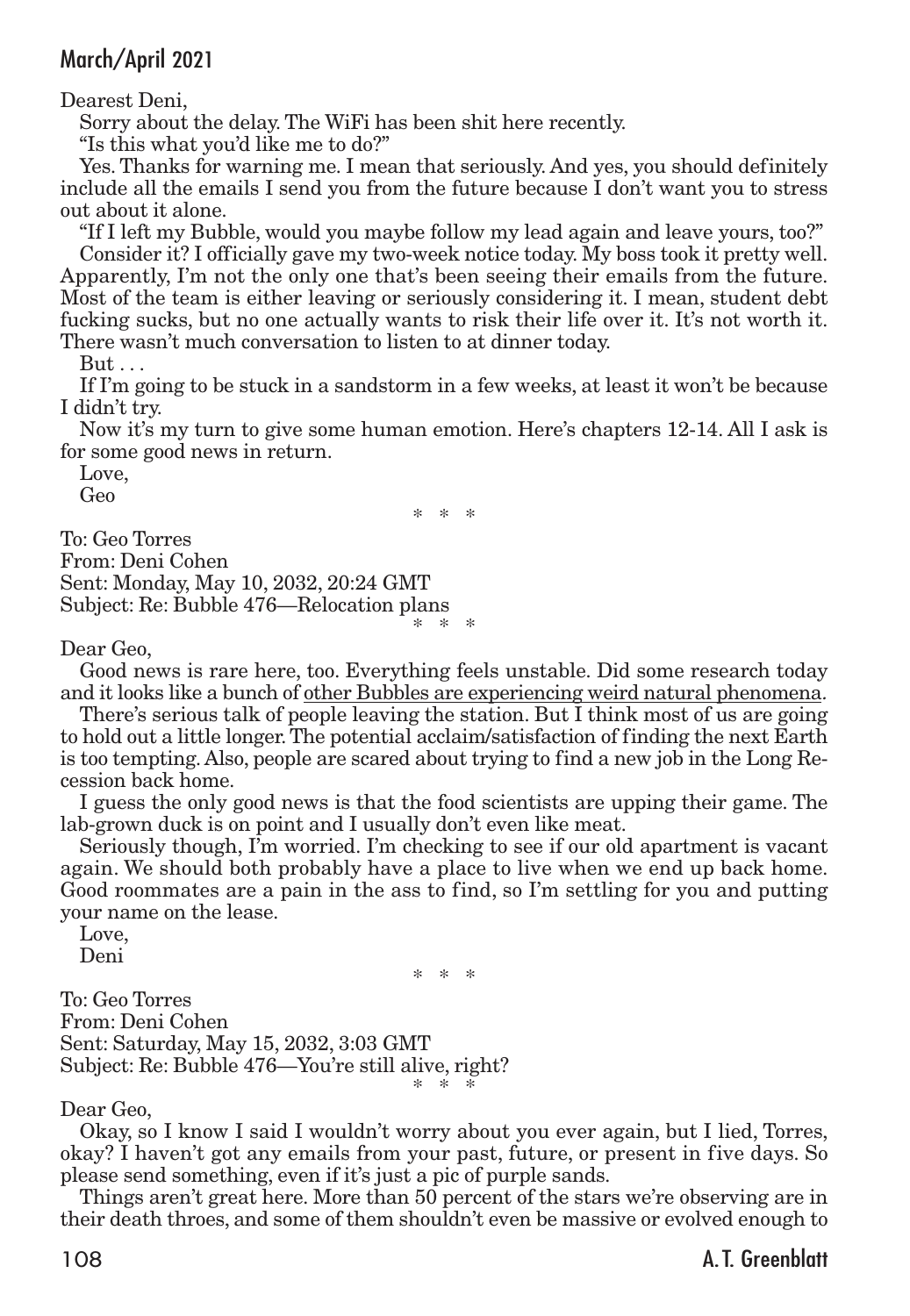go supernova. No one's saying it, but it's only a matter of time before neutrinos and radiation from one of these explosions is going to damage the station. Also us.

NextEarth's started evacuating nonessential personnel while dozens of engineers and scientists are trying to make modifications to the station to allow us to cram in a little more research. Because my research looks so promising, I'm now considered an "essential."

And you said irony was dead, Geo. Love. Deni

\* \* \*

To: Deni Cohen From: Geo Torres Sent: Sunday, May 16, 2032, 12:52 GMT Subject: Re: Bubble 476—WiFi is Terrible, Also Sandstorms \* \* \*

Dearest Deni,

Sorry for making you wait. I appreciate your email, even though it's super worrying and the worst. It sucks that your hard work is paying off like this, versus a slacker like me who is going home next week. I wish I had something to cheer you up, but I've got nothing.

Again, sorry for scaring you with my lagging replies. The modified WiFi is barely working anymore, and the frequency/growing intensity of these sandstorms is definitely not helping.

That's not the worst of it, either. Remember how I told you that under the dunes, there's a whole ecosystem of life? It's gone. Everything. The fuzz amoeba, the Torres amphibian, the sand fish. Like they were never there at all.

Everyone on the team has requested to leave this Bubble. HR and emergency services haven't responded yet with an updated schedule of the claustrophobic boxes of doom, so we're waiting. We're hoping that the lack of response is just because of the shitty WiFi or because time is being weird again.

Just a warning, though, it might be a few days until my next email. Another big storm is brewing out past the dunes, dark and huge on the horizon. You'll be proud of me—I took your advice and packed my go bag with extra batteries. Maybe I won't need them. Maybe our little compound will endure, and we'll be able to unbury ourselves when it's over. Maybe I'll make fun of you worrying about me in my next email.

I'm sending you chapters 15-17. Honestly, it's not my best work. Instead, consider it my prayer that when this blows over, I'll send you something even better. These shitty chapters aren't going to be the last thing you read by me, Deni.

Love, always,

Geo

P.S. Here's another prayer.Let me know what you find out about our old apartment.

\* \* \*

To: Deni Cohen From: Geo Torres Sent: Saturday, May 22, 2032, 11:11 GMT Subject: Re: Bubble 476—Done and hoping \* \* \*

## Deni,

We made it through another storm! But holy shit, we could barely get the compound's door opened, the sand was that high. None of the team is saying it, but we all are wondering what happens if the claustrophobic box comes and mistakes us for a sand dune.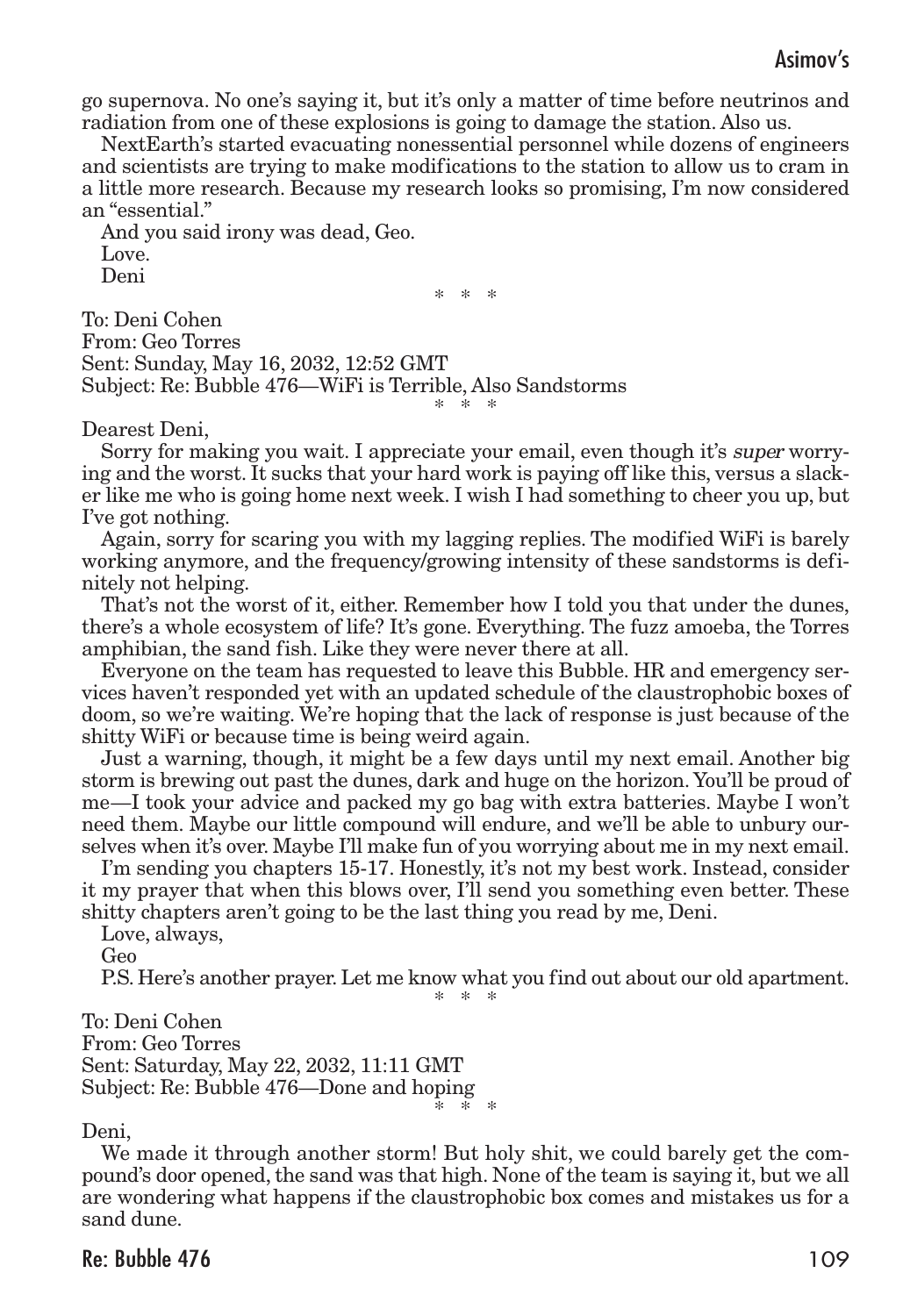I know you'll do it anyway, but please don't worry too much, Deni. We'll figure it out, you and me. We always do, right?

I do have a bit of good news. Ironically, I was super productive during that storm, despite my keyboard being a sandy, gritty mess. Attached are the final chapters of my novel!

And, in exchange, you're going to tell me what you think about the ending next time we meet in person, which hopefully, will be very, very soon.

Hoping, Geo

\* \* \*

To: Deni Cohen From: Geo Torres Sent: Tuesday, May 18, 2032, 18:16 GMT Subject: Re: Bubble 476—Sand Everywhere \* \* \*

Dear Deni,

Have I complained about these sandstorms yet? I don't think so, but honestly they were bearable up to now. Up to now, the compound was pretty airtight. But there must be a leak or something because purple sand coats *everything*. Even my fingers as I type this.

It feels like we're being swallowed up by a wave. Sometimes I wonder if we came to this universe during a low tide. Like, maybe the sand fish knew this was coming, and that's why they disappeared. Where do fish go in a storm?

Hilariously, I'm still writing, despite or in spite of it all. I'll have chapters 18-21 to you soon.

Any word on our apartment? I need something to look forward to. Love,

Geo

\* \* \*

To: Geo Torres From: Deni Cohen Sent: Monday, May 17, 2032, 17:02 GMT Subject: Re: Bubble 476—Leave ASAP \* \* \*

## Geo,

Those storms sound completely terrifying. What are you going to do?

In case you haven't seen the news, it's not just our Bubbles that are having problems. All the Bubble universes have become unstable. Every single transit elevator is in constant use for evacuations.

My research is pretty much pointless now, so I've stopped. Butinstead of worrying, I've sent about a dozen emails to your HR department on your team's behalf and forwarded all your futuristic emails to emergency services, so they have a weather forecast.

Leave as soon as they get there.

I've also been working with the engineers on boosting the strength of the station's magnetic field. It'll do shit against the neutrinos but it should help against the radiation.

Oh, and I'm definitely not looking at the stars anymore. No point, it'll just stress me out. Instead, I'm savoring the last few chapters of your novel.

Aren't you proud of me, Geo? I'm trying to be less worried. More proactive. More like you.

Hoping to see you very, very, very soon. Love,

Deni